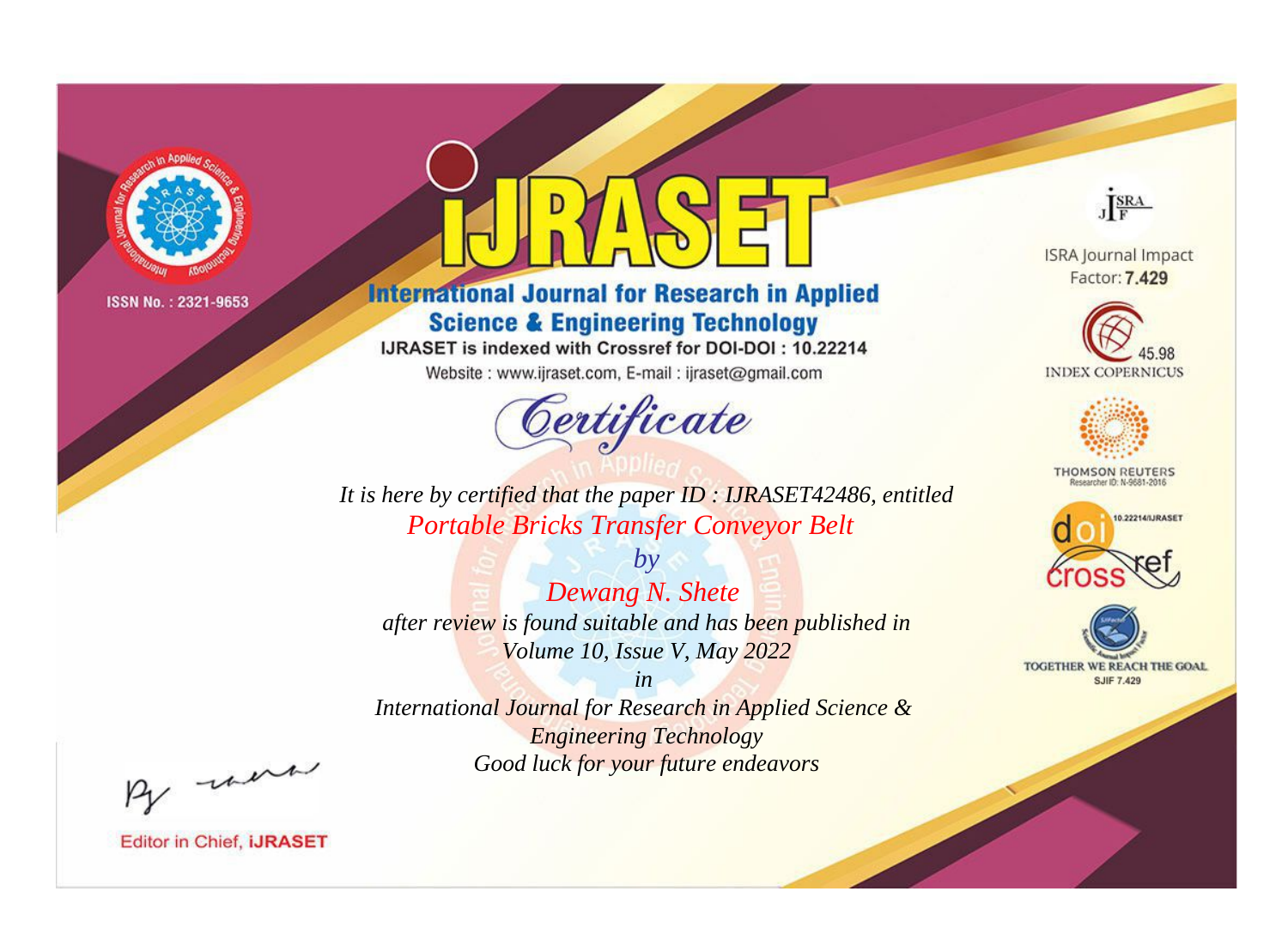

# **International Journal for Research in Applied Science & Engineering Technology**

IJRASET is indexed with Crossref for DOI-DOI: 10.22214

Website: www.ijraset.com, E-mail: ijraset@gmail.com



JERA

**ISRA Journal Impact** Factor: 7.429





**THOMSON REUTERS** 



TOGETHER WE REACH THE GOAL **SJIF 7.429** 

*It is here by certified that the paper ID : IJRASET42486, entitled Portable Bricks Transfer Conveyor Belt*

*by Akhilesh N. Dhole after review is found suitable and has been published in Volume 10, Issue V, May 2022*

*in* 

*International Journal for Research in Applied Science & Engineering Technology Good luck for your future endeavors*

By morn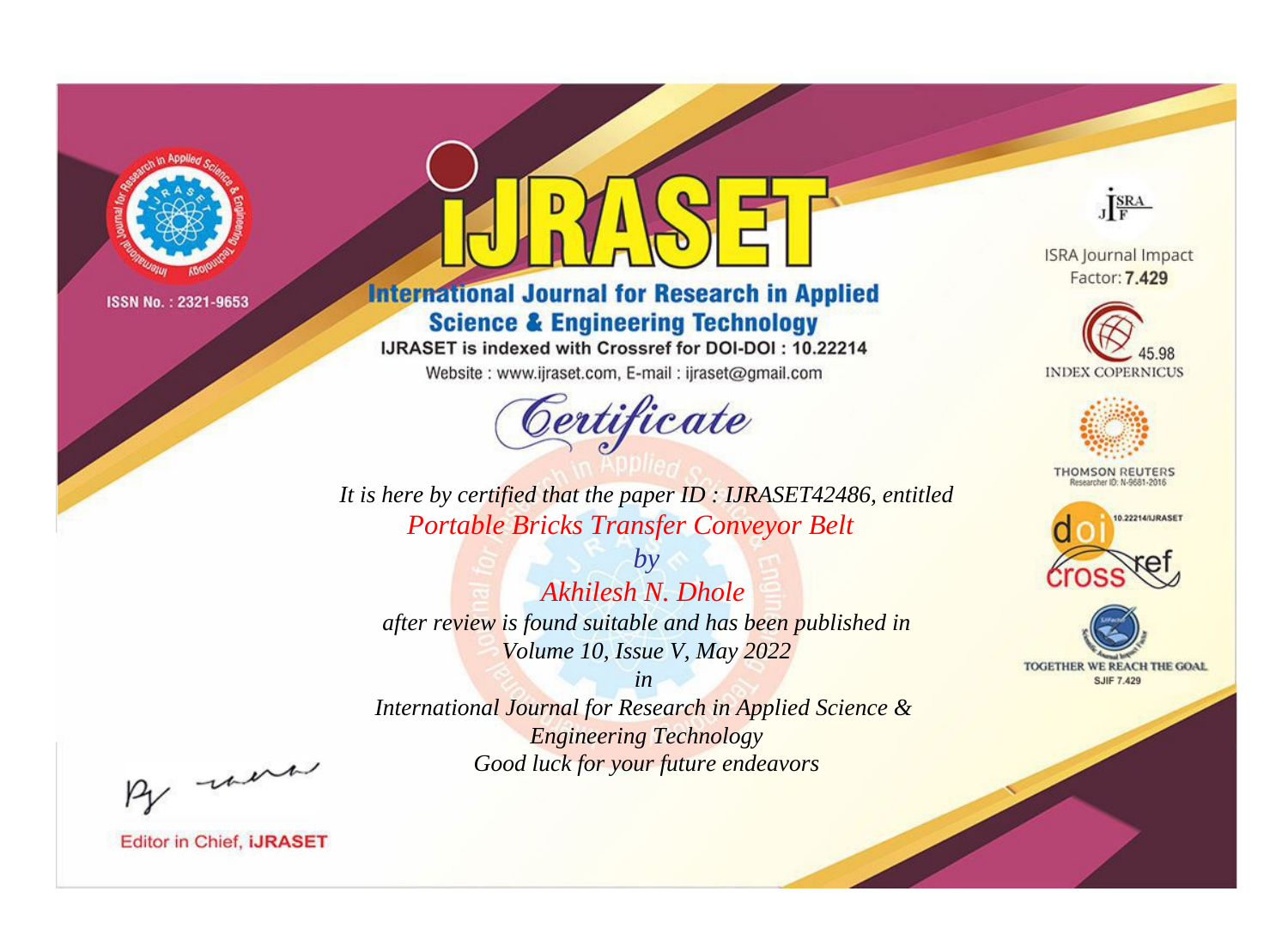

# **International Journal for Research in Applied Science & Engineering Technology**

IJRASET is indexed with Crossref for DOI-DOI: 10.22214

Website: www.ijraset.com, E-mail: ijraset@gmail.com



JERA

**ISRA Journal Impact** Factor: 7.429





**THOMSON REUTERS** 



TOGETHER WE REACH THE GOAL **SJIF 7.429** 

*It is here by certified that the paper ID : IJRASET42486, entitled Portable Bricks Transfer Conveyor Belt*

*by Nakul P. Sarode after review is found suitable and has been published in Volume 10, Issue V, May 2022*

*in* 

*International Journal for Research in Applied Science & Engineering Technology Good luck for your future endeavors*

By morn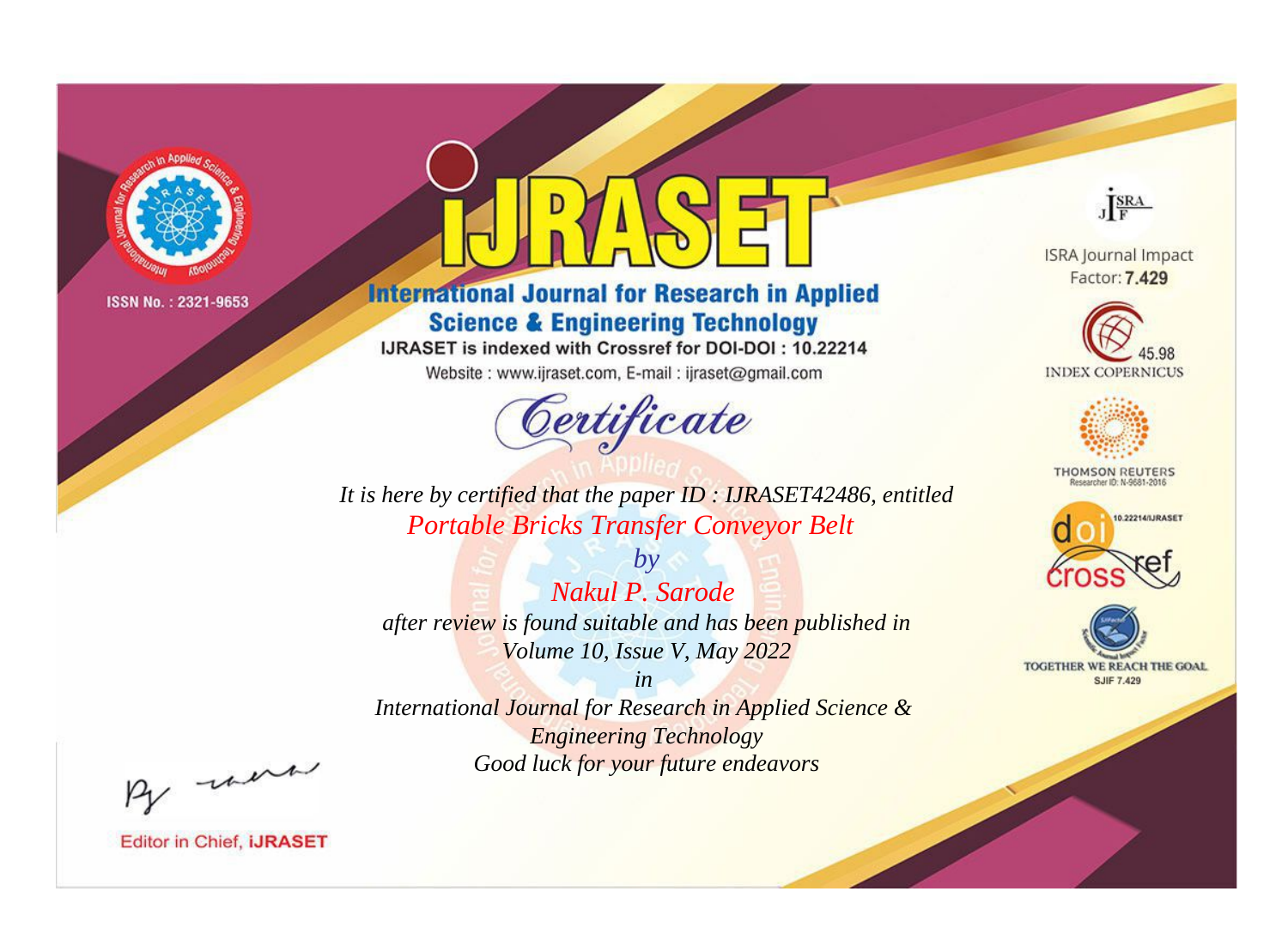

# **International Journal for Research in Applied Science & Engineering Technology**

IJRASET is indexed with Crossref for DOI-DOI: 10.22214

Website: www.ijraset.com, E-mail: ijraset@gmail.com



JERA

**ISRA Journal Impact** Factor: 7.429





**THOMSON REUTERS** 



TOGETHER WE REACH THE GOAL **SJIF 7.429** 

It is here by certified that the paper ID: IJRASET42486, entitled **Portable Bricks Transfer Conveyor Belt** 

 $by$ Abhijeet P. Chaudhari after review is found suitable and has been published in Volume 10, Issue V, May 2022

 $in$ International Journal for Research in Applied Science & **Engineering Technology** Good luck for your future endeavors

By morn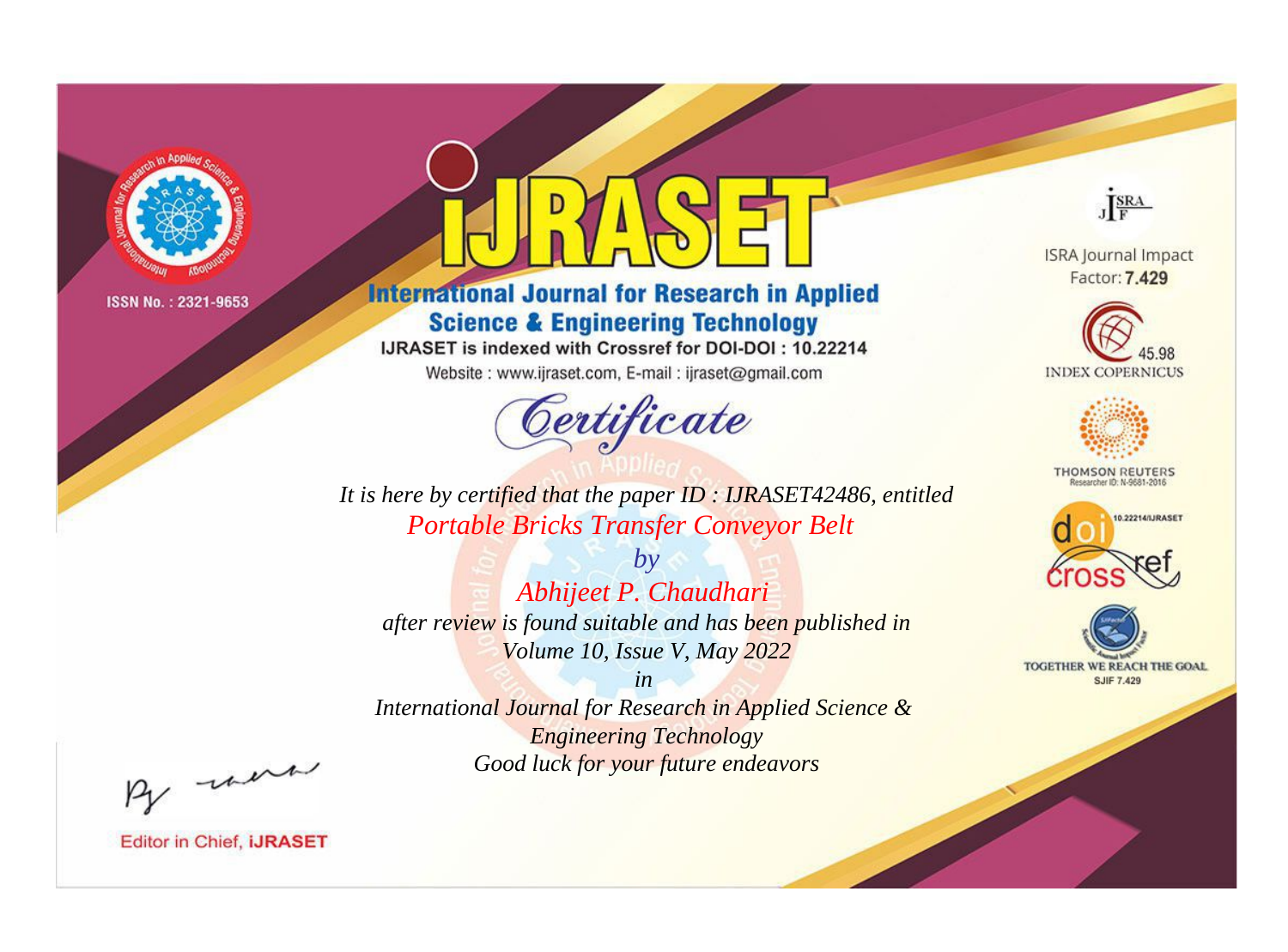

# **International Journal for Research in Applied Science & Engineering Technology**

IJRASET is indexed with Crossref for DOI-DOI: 10.22214

Website: www.ijraset.com, E-mail: ijraset@gmail.com



JERA

**ISRA Journal Impact** Factor: 7.429





**THOMSON REUTERS** 



TOGETHER WE REACH THE GOAL **SJIF 7.429** 

It is here by certified that the paper ID: IJRASET42486, entitled **Portable Bricks Transfer Conveyor Belt** 

 $by$ **Shubham R. Bopche** after review is found suitable and has been published in Volume 10, Issue V, May 2022

 $in$ International Journal for Research in Applied Science & **Engineering Technology** Good luck for your future endeavors

By morn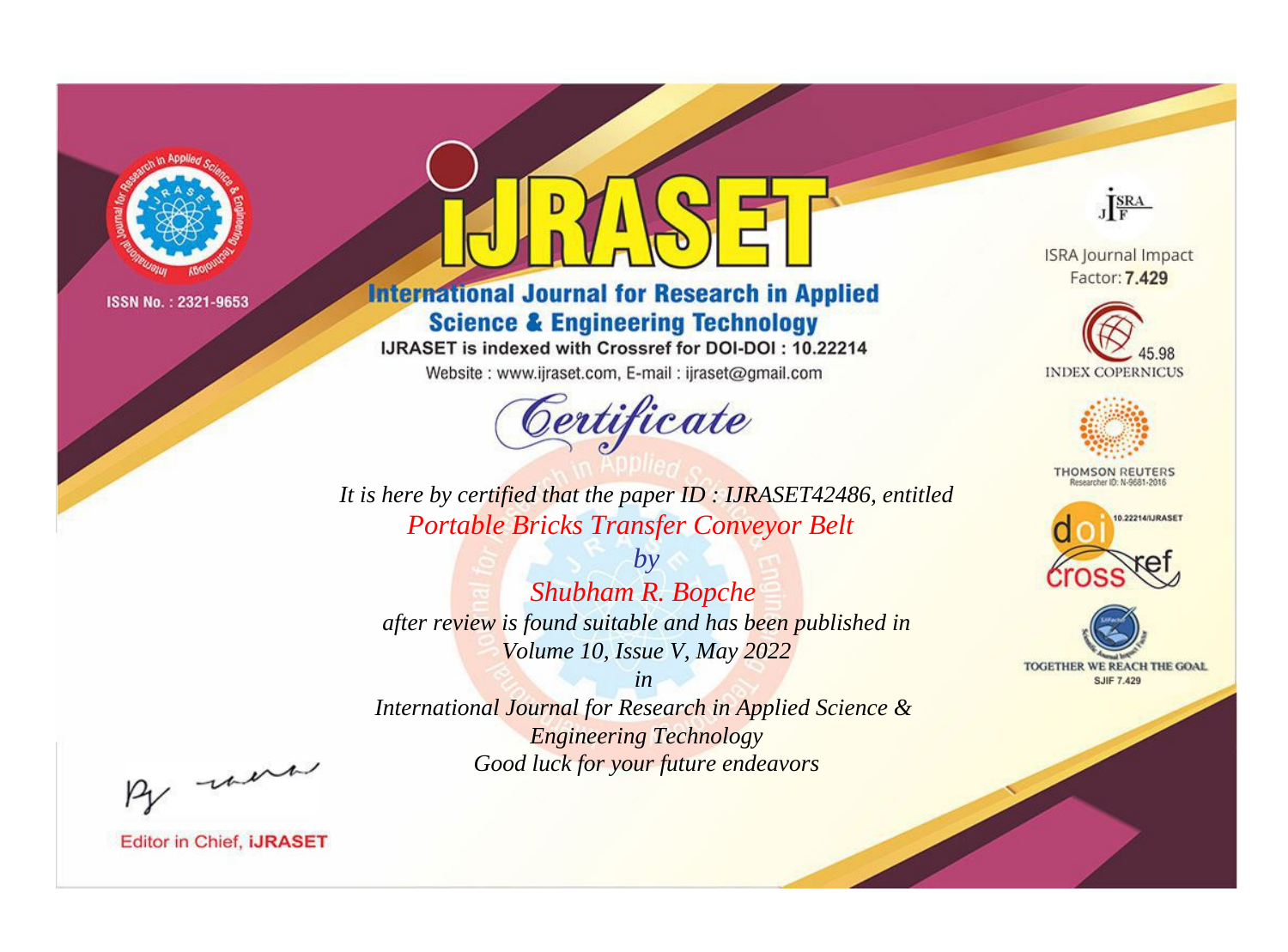

# **International Journal for Research in Applied Science & Engineering Technology**

IJRASET is indexed with Crossref for DOI-DOI: 10.22214

Website: www.ijraset.com, E-mail: ijraset@gmail.com



JERA

**ISRA Journal Impact** Factor: 7.429





**THOMSON REUTERS** 



TOGETHER WE REACH THE GOAL **SJIF 7.429** 

It is here by certified that the paper ID: IJRASET42486, entitled **Portable Bricks Transfer Conveyor Belt** 

 $by$ Rushabh R. Ingle after review is found suitable and has been published in Volume 10, Issue V, May 2022

 $in$ International Journal for Research in Applied Science & **Engineering Technology** Good luck for your future endeavors

By morn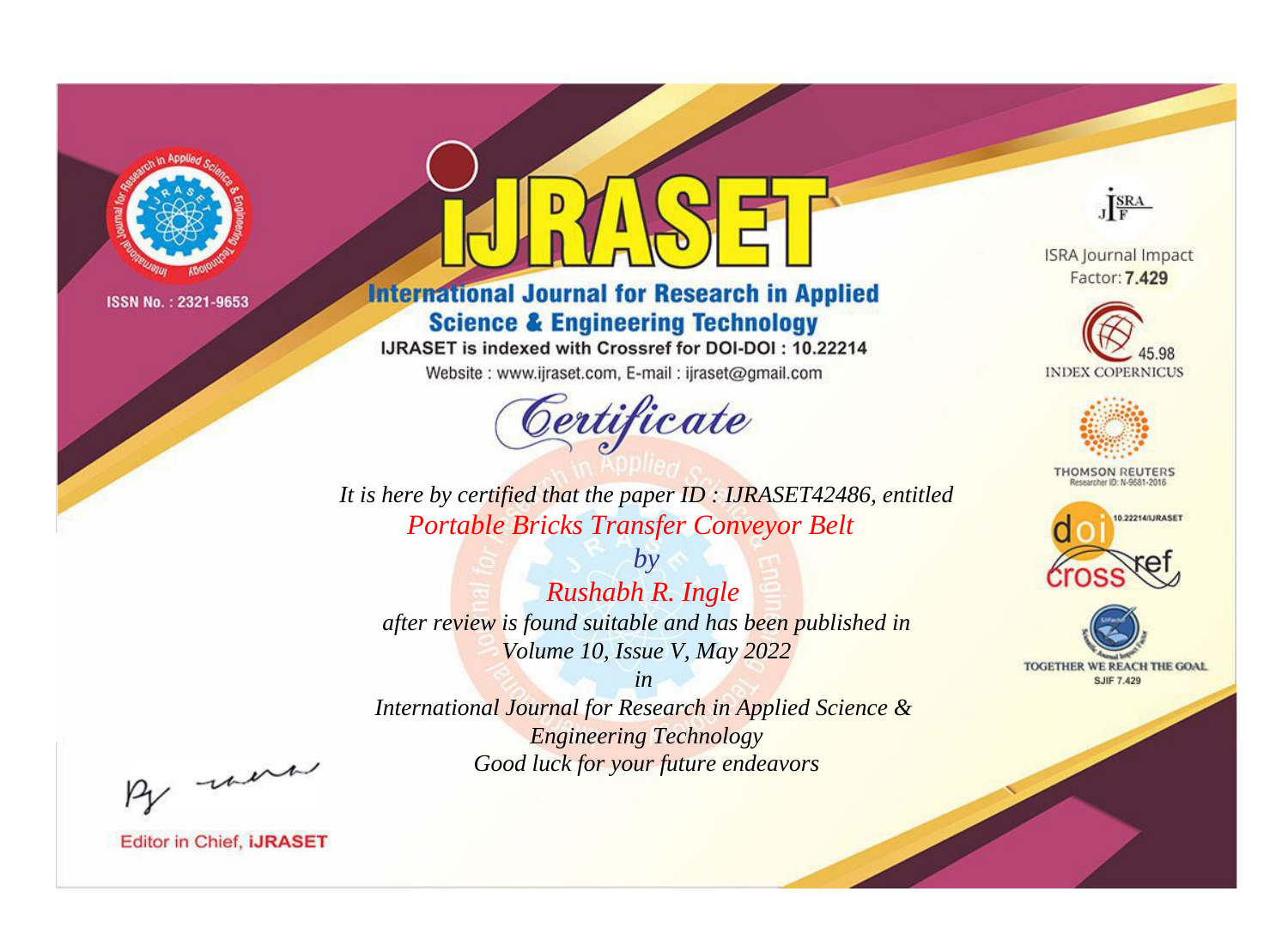

# **International Journal for Research in Applied Science & Engineering Technology**

IJRASET is indexed with Crossref for DOI-DOI: 10.22214

Website: www.ijraset.com, E-mail: ijraset@gmail.com



JERA

**ISRA Journal Impact** Factor: 7.429





**THOMSON REUTERS** 



TOGETHER WE REACH THE GOAL **SJIF 7.429** 

It is here by certified that the paper ID: IJRASET42486, entitled **Portable Bricks Transfer Conveyor Belt** 

 $b\nu$ **Umakant A. Dandge** after review is found suitable and has been published in Volume 10, Issue V, May 2022

 $in$ International Journal for Research in Applied Science & **Engineering Technology** Good luck for your future endeavors

By morn